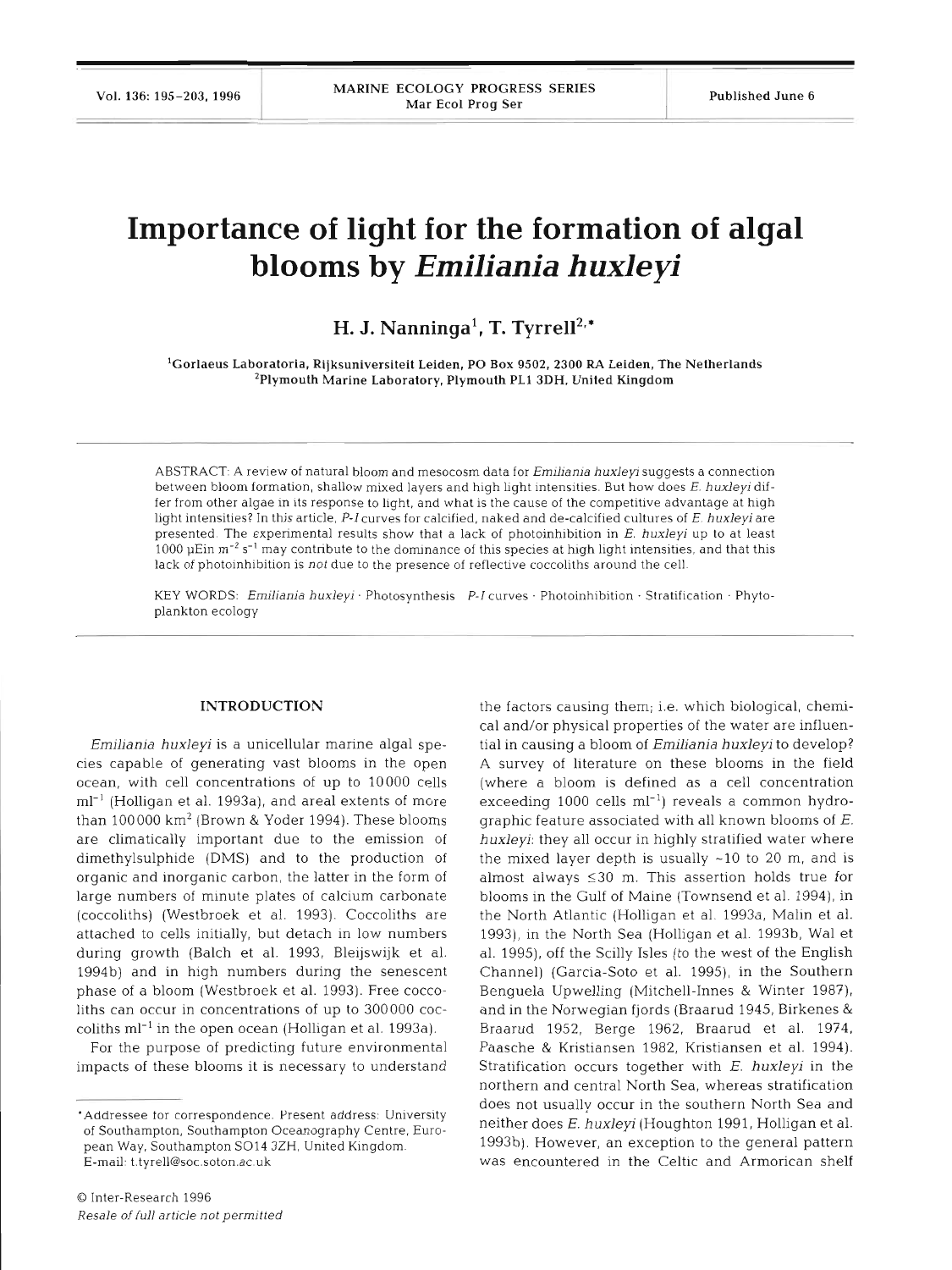region (Holligan et al. 1983), where *E. huxleyi* was observed to be present in bloom proportions at depths up to 60 m, albeit with the greatest cell concentrations nearest to the surface. In the Skagerrak, a bloom of *E. huxleyi* (Pingree et al. 1982) was detected in a sub-surface thermocline layer, but the layer was fairly close to the surface (from 10 to 15 m depth). In another case (Kristiansen et al. 1994), cell concentrations of E. *huxleyi* were  $\geq 1000$  cells ml<sup>-1</sup> from the surface down to nearly 20 m, but concentrations were significantly greater at a depth of about 10 m than at shallower depths. In contrast, similar concentrations of other phytoplankton species can occur in deeper mixed layers with a depth of 75 m or more (e.g. Braarud 1945; Williams 1974, Fig. 51; Williams & Hopkins 1976, Fig. 64).

The most likely reason for *Emiliania huxleyi* being able to out-compete other phytoplankton in stratified waters (surface waters in which the phytoplankton are continually kept very near to the surface) is a competitive advantage at higher light levels. If a non-motile phytoplankton cell is mixed evenly through the depth of the mixed layer, with an equal probability of being at any depth in the mixed layer at any moment in time, then the average light intensity  $(I_{\rm av})$  that it will experience is given by

$$
I_{av} = \frac{1}{H} \int_0^H I_0 \cdot e^{-K_d \cdot x} dZ
$$
  
= 
$$
\left(\frac{I_0}{K_d \cdot H}\right) [1.0 - e^{-K_d \cdot H}]
$$
 (1)

where  $H$  is the depth of the mixed layer,  $I_0$  is the irradiance intensity immediately below the water surface, z is depth and  $K_d$  is the vertical attenuation coefficient for the water. This assumes an exponential decay of light with depth which is only an approximation to the real case. A fairly typical oceanic value of  $K_d$  for photosynthetically active radiation (PAR) is  $0.1 \text{ m}^{-1}$  (Kirk 1994), and this value is a reasonable estimate of the mean  $K_d$  value for the North Atlantic and the seas around northern Europe (Simonot & Le Treut 1986), where *E. huxleyi* is most prevalent (Brown & Yoder 1994). This value of  $K_d$  relates to changes in the average light intensity with mixed layer depth as shown in Table 1.

Table l. Example attenuation of average light in a surface mixed layer  $(I_{av}/I_0)$  against depth of the mixed layer  $(H)$ , when the vertical attenuation coefficient  $(K_d)$  for the water is  $0.1 \; \mathrm{m}^{-1}$ 

|                                    | H(m) |  |             |  |  |  |            |   |
|------------------------------------|------|--|-------------|--|--|--|------------|---|
|                                    | 5    |  | 10 15 20 30 |  |  |  | 50 100 200 |   |
| $I_{av}/I_0(\%)$ 79 63 52 43 32 20 |      |  |             |  |  |  | 10         | 5 |

The average light intensity impinging on the circulated cells is therefore critically dependent on the mixed layer depth. Phytoplankton species which are evolutionarily adapted for hlgh light levels will prosper when mixed layer depths are shallow. Such species would also be more likely to bloom in summer than winter months. Analysis of satellite images in the NE Atlantic south of Iceland shows that *Emiliania huxleyi*  blooms in this region are most common in June and July (S. Groom pers, comm.; Brown & Yoder 1994, Fig. 5A), when mixed layer depths are shallow and surface irradiances are high. Blooms in the Norwegian fjords typically occur during May to August. While other factors (e.g. the nutrient status of the water) must also be important in determining the competitiveness of E. *huxleyi* [because *E. huxleyi* does not always bloom when the water is stratified and surface illumination is high (e.g. Joint & Pomroy 1986)], from the close correlation between blooms and stratification it seems as if high light is an essential, although not a sufficient, requirement for bloom formation.

Large concentrations of coccoliths increase the scattering of light in the water (Balch et al. 1991, 1996, Holligan et al. 1993a), and thereby cause an increase in the attenuation of light. At first sight it therefore seems as if the production of coccoliths by *Emiliania huxleyi*  curtails its own success, if the species is indeed high light dependent. It could be suggested that this process is evidence against the 'high light hypothesis' for E. *huxleyi.* There are several counters to this argument though: (1) increased light attenuation also leads to increased stratification and more stable stratification, due to a decreased heating of deeper waters compared to surface waters (Kirk 1988, Sathyendrenath et al. 2991); (2) rapid attenuation of light will starve the thermocline of light, and may prevent the establishment of high concentrations of phytoplankton in the thermocline (P. M. Holligan pers. comm.), which could otherwise intercept the upwards flow of nutrients from below and starve the surface phytoplankton of nutrients (e.g. Taylor et al. 1986); and (3) destruction of its own niche, if indeed that occurs, may be compatible with kin selection (Hamilton 1964).

Alternative explanations of a preference for shallow mixed layers, in terms of temperature, salinity, and nutrient depletion are considered less convincing *Emiliania huxleyi* is known to be successful across a wide range of temperatures and salinities (Winter et al. 1994). Mesocosm experiments in the Norwegian fjords (Egge & Heimdal 1994) have shown that *E. huxleyi*  blooms can occur at both low and high concentrations of phosphate and nitrate (see Fig. 1). In these experiments a natural assemblage of phytoplankton was introduced into mesocosm enclosures at the beginning of each experiment, and therefore many species were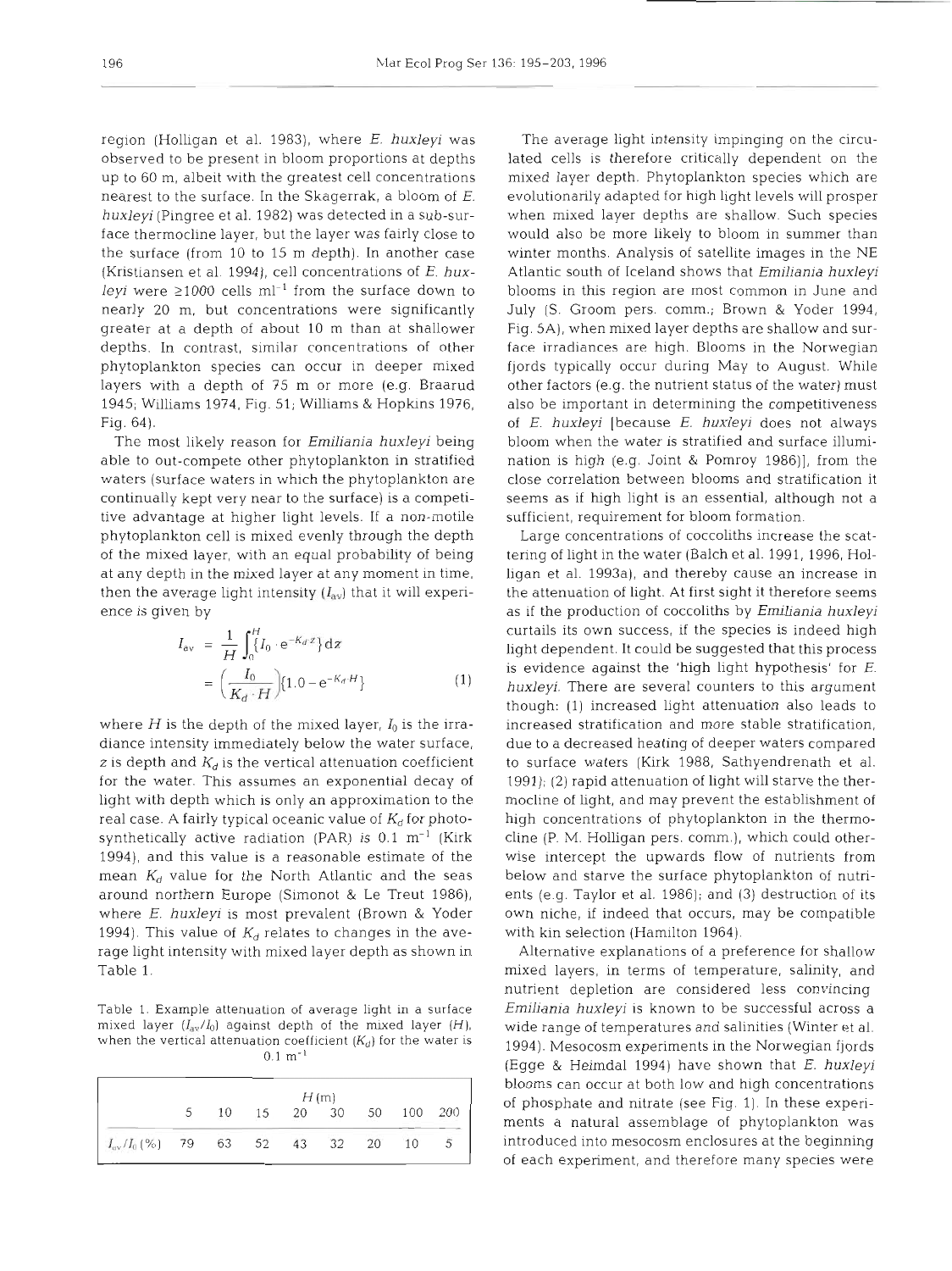

Fig. 1 Populations of **Emiliania** *huxleyi* and Phaeocystis sp. (other species not shown) in enclosure experiments during 1988–1992. Effects of surface irradiance (PAR, mol  $m^{-2}$  d<sup>-1</sup>), temperature (<sup>o</sup>C), phosphate (µM kg<sup>-1</sup>) and nitrate (µM kg<sup>-1</sup>) on the dominance of the 2 species are illustrated. The light intensities (in mol m<sup>-2</sup> d<sup>-1</sup> = Ein m<sup>-2</sup> d<sup>-1</sup>) are 5 day averages, calculated by summlng hourly averages of instantaneous light values throughout the day to obtain 24 h totals, and then averaging back over the 5 days before the bloom maximum to calculate a 5 day average (J. K. Egge pers. comm.). Assumlng 12 h of daylight per day, 23 Ein **m-2** d-' is equivalent to -530 pEin **m-2** s-'

Taken from (Egge & Heimdal 1994) with permission

present even though only the concentrations of E. *huxleyi* and *Phaeocystis* sp. are shown in the figure. The mesocosm experiments also give additional evidence

to support a 'high light hypothesis' for E. *huxleyj.* This line of evidence is not tied to mixed layer depth: the mesocosms had a constant depth of 4 m, which was kept fully stirred throughout the duration of the experiments, and so there were no variations in mixed layer depth to cause variations in light intensity. Fig. 1 shows the distribution of *E. huxleyi* population sizes against various environmental parameters (Egge & Heimdal 1994). In all **3** graphs the most striking correlation is between *E. huxleyi* cell concentration and light intensity, with *E. huxleyi* only blooming with surface light intensities of greater than  $\sim$  23 Ein m<sup>-2</sup> d<sup>-1</sup> ( $\sim$  530  $\mu$ Ein  $m^{-2}$  s<sup>-1</sup>). There is also a correlation with temperature in Fig. 1. However, light and temperature are not independent in the shallow mesocosms, and it is most likely that the apparent correlation between temperature and E. *huxleyi* success is a side effect of an actual correlation between light and E. *huxleyi* success.

If, as seems to be the case, *Emiliania huxleyi* has a competitive advantage at high light levels then it is interesting to investigate the underlying reason for this advantage. Two possible explanations are investigated in this paper: (1) that the light intensity at which the maximum photosynthetic rate is reached is increased due to the presence of coccoliths around the exterior of the cells; and (2) that there is an absence of photoinhibition in E. *huxleyi* at high light levels.

The competitive advantage of *Erniliania huxleyj* at high light could also be explained by enhanced rates of photoadaptation (Lewis et al. 1984), for instance if E. *huxleyi* is able to adjust its chlorophyll content more rapidly than other species, and fast enough to keep in step with the changing light intensity due to being circulated within the mixed layer. However, photoadaptive differences do not seem to be a plausible explanation of the high light success of E. *huxleyi* in the mesocosm experiments [the mesocosms were of a constant depth and were mixed at a constant rate using a pump (Egge & Heimdal 1994)], and for this reason photoadaptation will not be considered further here.

#### **METHO**

Organism and cultivation conditions. An axenic calcifying culture of *Emiliania huxleyi* clone BOF92 was kindly provided by Prof. E. Paasche (University of Oslo, Norway), who started this clone by single-cell reisolation from isolate 5/90/25j. Isolate 5/90/25j was obtained by J. C. Green from the Atlantic at  $48^{\circ}$  N, 17" W in May 1990. From the clone BOF92 a non-calcifying culture was obtained after prolonged cultivation. in Eppley medium (Eppley et al. 1967). The calcifying culture was maintained in F/25 medium. F/25 med is identical to Eppley medium except for the added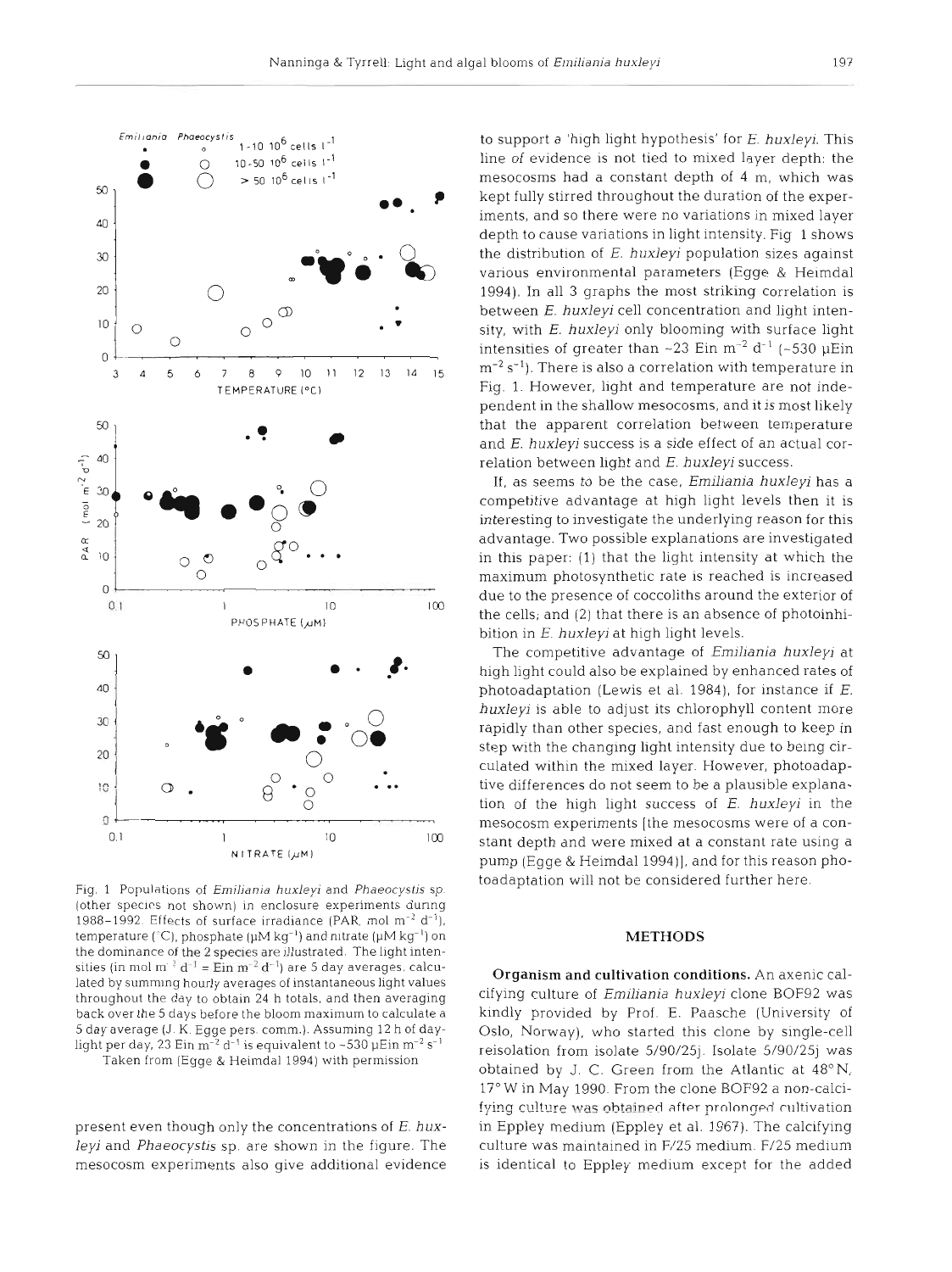amounts of  $KNO_3$  and  $K_2HPO_4$ , which are 25 times less for both compounds.

For the photosynthesis experiments cells were used from batch cultures in the exponential phase of growth. The calcifying culture was grown in F/25 and in Eppley medium. The non-calcifying culture was grown in Eppley medium. The batch cultures had a volume of 200 ml, were incubated in conical flasks (500 ml), bubbled with humid sterile air  $(1.4 \, 1 \, h^{-1})$ , and were kept at pH 8.1  $\pm$ 0.3 and 18°C. The conical flasks were placed on a glass plate just above the light source (Phllips TL tubes, coolwhite, colour 33). The incident light intensity was 200  $\mu$ Ein m<sup>-2</sup> s<sup>-1</sup> for 24 hours per day. The cultures were illuminated continuously to prevent synchronous cell division as the latter may affect the results when photosynthesis rates are related to cell numbers. Prior to the estimation of the photosynthesis rates the **3** cultures were treated as follows. First the pH was measured. The pH of the non-calcifying culture (culture B) was 8.18 and not modified. The calcified culture in F/25 medium had a pH of 7.82 and was divided into 2 aliquots. In one aliquot (culture A) the pH was adjusted to 8.2. In the other aliquot (culture C) first the coccoliths were dissolved by lowering the pH with HCl to a value of 5.0 for a period of 3 min, followed by readjustment with NaOH to a pH of 8.2. The dissolution of all extracellular coccoliths was checked by microscopy and analyses of particulate calcium. The pH of the calcified culture in Eppley medium (culture D) was 7.98 and adjusted to 8.2. After pH measurement/modification cultures A, B, C and D were incubated on a gyratory shaker at  $18^{\circ}$ C and a low light intensity (10 to 20  $\mu$ Ein **m-2** S-') during 2,3.5, 5 and 7 h, respectively.

**Analyses.** Photosynthesis versus irradiance (P-I) curves were monitored using a Clark-type polarographic oxygen electrode according to Dubinsky et al. (1986). In these photosynthesis experiments algae were incubated into a stirred, thermostated PVC chamber and irradiated with a collimated light beam from a tungsten light source which was attenuated to the desired light intensities by a series of nickel screens. Thus the light beam passed successively a nickel screen, a lens of colourless glass, a thin layer of colourless glass, a layer of approximately 1 cm clear water (the thermostated compartment for cooling), and again a layer of thin colourless glass before entering the compartment with the algae. The intensity of light leaving the compartment with algae, through a thin colourless glass layer at the back side, was measured and used as the value for the light intensity in the algal compartment. To obtain the total oxygen production rates the oxygen consumption rate in the dark (due to algal respiration and oxygen uptake by the electrode) was determined and added to the detected oxygen production rate under light conditions.

Intensities of PAR were measured with a quantum radiometer photometer (Licor, Lincoln, NE, USA, model LI-189, equipped with a quantum sensor type LI-190 SB).

For analyses of particulate calcium, cells and coccoliths were collected on membrane filters (type HVLP, 0.45 pm pore size, Millipore CO, Bedford, MA, USA) and rinsed with 1 M  $(NH_4)_2CO_3$ . Subsequently, the filters were incubated in 20 ml  $0.5 M HNO<sub>3</sub>$  to extract the calcium. The concentration of calcium in the  $HNO<sub>3</sub>$ solution was determined in an atomic absorption spectrophotometer (Paasche & Brubak 1994).

The pH of algal cultures was determined with a glass-electrode calibrated with (low ionic) buffer solutions from Merck (Darmstadt, Germany, art. no. 12052). The protein contents of cultures were assayed according to Lowry et al. (1951). Cell numbers were determined in a Biirker haemocytometer with a depth of 0.103 mm. To determine the presence of coccoliths at the surface of cells a light microscope with crosspolarised illumination was used.

# **RESULTS**

Photosynthesis rates were determined for the following cell suspensions of *Emiliania huxleyi* 

A-untreated calcified cells grown in F/25 medium, B-untreated non-calcified cells grown in Eppley medium,

 $C$  - acid-treated originally calcified cells grown in F/25 medium,

D-untreated calcified cells grown in Eppley medium.

From each of these cultures the cell number, % of non-calcified cells, protein content and particulate calcium were measured (Table 2). In cultures A and D the calcified cells were usually covered with 1 layer of coccoliths. Furthermore, culture A and especially culture D contained a large number of free coccoliths. The total amount of coccoliths can roughly be calculated from the average calcium content of a single coccolith which is 0.67 pg (Fagerbakke et al. 1994). Thus 1.4 and 2.6 mg particulate calcium  $l^{-1}$  is equal to 2.1  $\times$  10<sup>6</sup> and  $3.9 \times 10^6$  coccoliths ml<sup>-1</sup>, respectively. Of the acidtreated cells 4 % had 1 or 2 coccoliths. These coccoliths were formed during the 5 h incubation period between acid treatment and analysis of the photosynthesis rate. The protein content was measured to make it possible to relate the photosynthesis rates to the cellular protein content. From Table 2 it is also evident that the cellular protein content of the cells grown in Eppley medium (B and D) exceeded that of cells grown in F/25 medium. Therefore, the protein content is not a suitable parameter to relate photosynthesis rates to, when cells cul-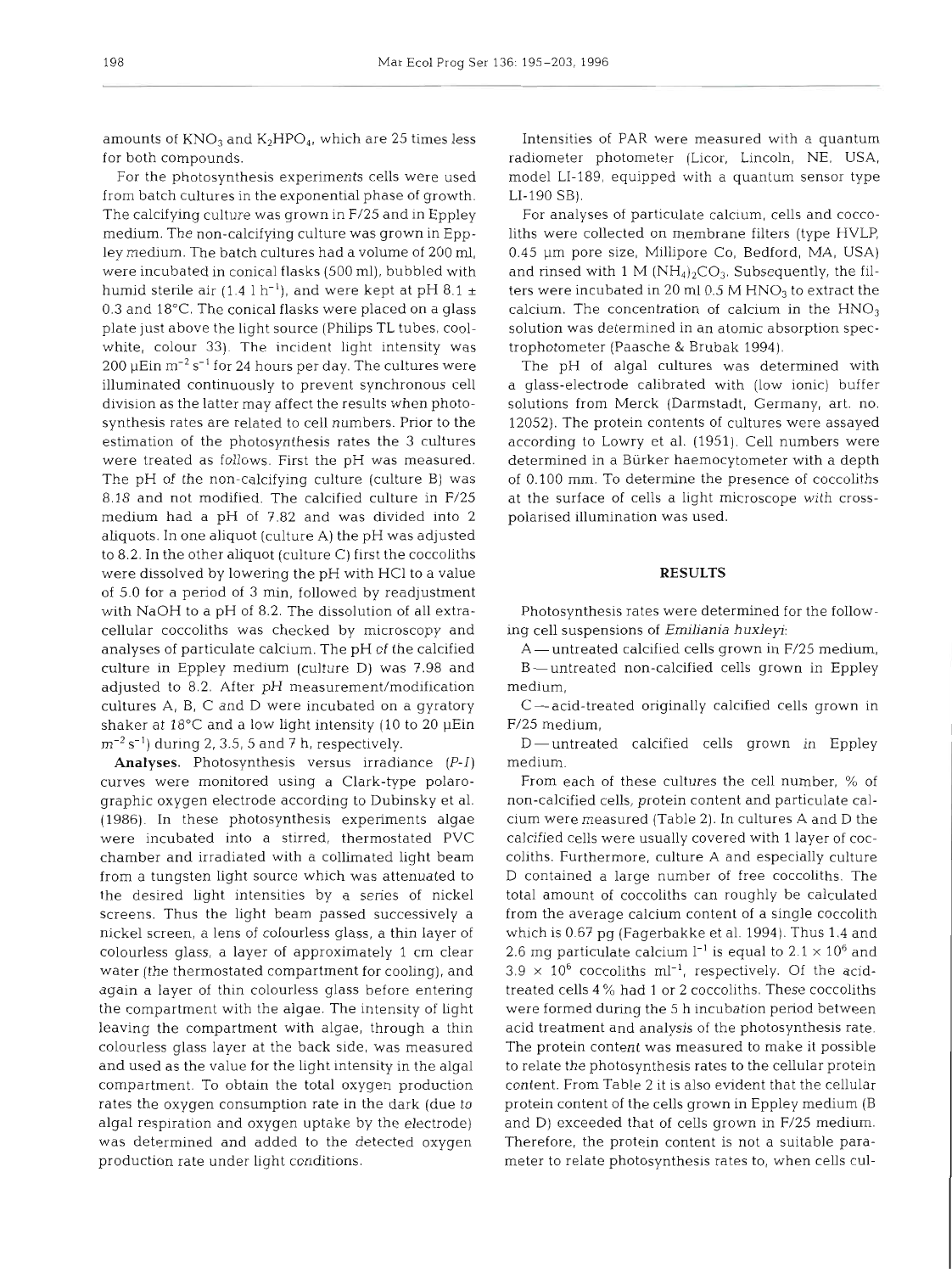Table 2. *Emilianja* **huxleyi.** Data of the cultures used for photosynthesis measurements: (A) calcified culture on F/25; (B) noncalcified culture on Eppley; (C) decalcified culture on F/25; and (D) calcified culture on Eppley

| Culture | Cells<br>$(ml^{-1})$ | Protein<br>content<br>$(mg l^{-1})$ | no liths<br>(%) | Cells with Particulate<br>calcium<br>$(mg l^{-1})$ |  |
|---------|----------------------|-------------------------------------|-----------------|----------------------------------------------------|--|
| А       | $3.9 \times 10^{5}$  | 1.7                                 | 15              | 1.4                                                |  |
| B       | $7.5 \times 10^{5}$  | 5.2                                 | 98              | < 0.1                                              |  |
| С       | $3.9 \times 10^{5}$  | 1.7                                 | 96              | < 0.1                                              |  |
| D       | $3.8 \times 10^{5}$  | 2.4                                 | 26              | 2.6                                                |  |



Fig. 2. Photosynthesis (oxygen evolution) versus light intensity for Emiliania huxleyi, with and without coccoliths, and cultivated in Eppley or F/25 medium. **(W)** A, untreated calcified cells (F/25); **(0)** B, untreated non-calcified cells (Eppley); **(U)** C, acid de-calcified cells (F/25); **(0)** D, untreated calcified cells (Eppley)

tivated in Eppley medium and in F/25 medium are to be compared.

The P-I curves of the 4 cultures are shown in Fig. 2. The rate of photosynthesis is measured as an oxygen production rate. For all cultures the maximal rate of photosynthesis is achieved at light intensities above

500 µEin  $m^{-2}$  s<sup>-1</sup> The value of the maximal rate of photosynthesis  $(P_{\text{max}})$  varies considerably. The value of  $P_{\text{max}}$  will depend on several factors such as pigment content, velocity of photochemical electron transport and availability of nutrients (Darley 1982, Dubinsky et al. 1986, Post et al. 1989). Differences in the values of these parameters among the 4 batch cultures may be responsible for the differences in  $P_{\text{max}}$  and may also influence the light intensity at which the maximal photosynthetic rate is reached. The 2 cultures in F/25 medium exhibited higher  $P_{\text{max}}$  values than the 2 cultures in Eppley medium, but the difference may just have been due to experimental variation, A separate control experiment (results not included) showed that the acid treatment used to decalcify the cells in culture C had little or no effect on the P-I curve obtained. At high light intensities, up to at least 1000  $\mu$ Ein m<sup>-2</sup> s<sup>-1</sup>, there was no photoinhibition in any of the cultures.

#### **DISCUSSION**

## **Ecological implications**

As mentioned earlier, one hypothesis to account for the success of *Emiliania* huxleyi in shallow mixed layers has been related to the light-scattering coccoliths surrounding the cell as this might provide protection from the harmful effect of high light intensities (Lohmann 1913, Braarud et al. 1952, Berge 1962). At high light intensities 2 possible effects of coccoliths can be distinguished. The first involves the light intensity at which  $P_{\text{max}}$  is reached  $(I_{\text{sat}})$ . If coccoliths acted as 'protective light screens' then calcified cells would possess a higher  $I_{sat}$ . The results just described indicate that this hypothesis is not correct, and confirm a conclusion reached in earlier work that '...coccoliths do not act as protective light screens. ..' (Paasche & Klaveness 1970).

The second effect concerns photoinhibition at light intensities beyond  $I_{sat}$ . Many species of phytoplankton start to experience light saturation at  $~1400$  to 500  $~\mu \text{Ein}$  $m^{-2}$  s<sup>-1</sup> (PAR), and then at higher light intensities the photosynthetic rate declines due to photoinhibition. This decline can be rather drastic, for example with the photosynthetic rate of natural assemblages decreasing to 80% of  $P_{\text{max}}$  at 1000  $\mu$ Ein m<sup>-2</sup> s<sup>-1</sup>, and then to 60% of  $P_{\text{max}}$  at 1500 µEin m<sup>-2</sup> s<sup>-1</sup> (Kirk 1994, Fig. 10.1; see also Platt et al. 1980). However, it is apparent from Fig. 2 that photoinhibition does not occur for *Emiliania huxleyi* until light intensities greater than 1000 to 1500  $\mu$ Ein m<sup>-2</sup> s<sup>-1</sup> are attained, and even at such high intensities the photoinhibition is not at all pronounced. The importance of photoinhibition in nature is fre-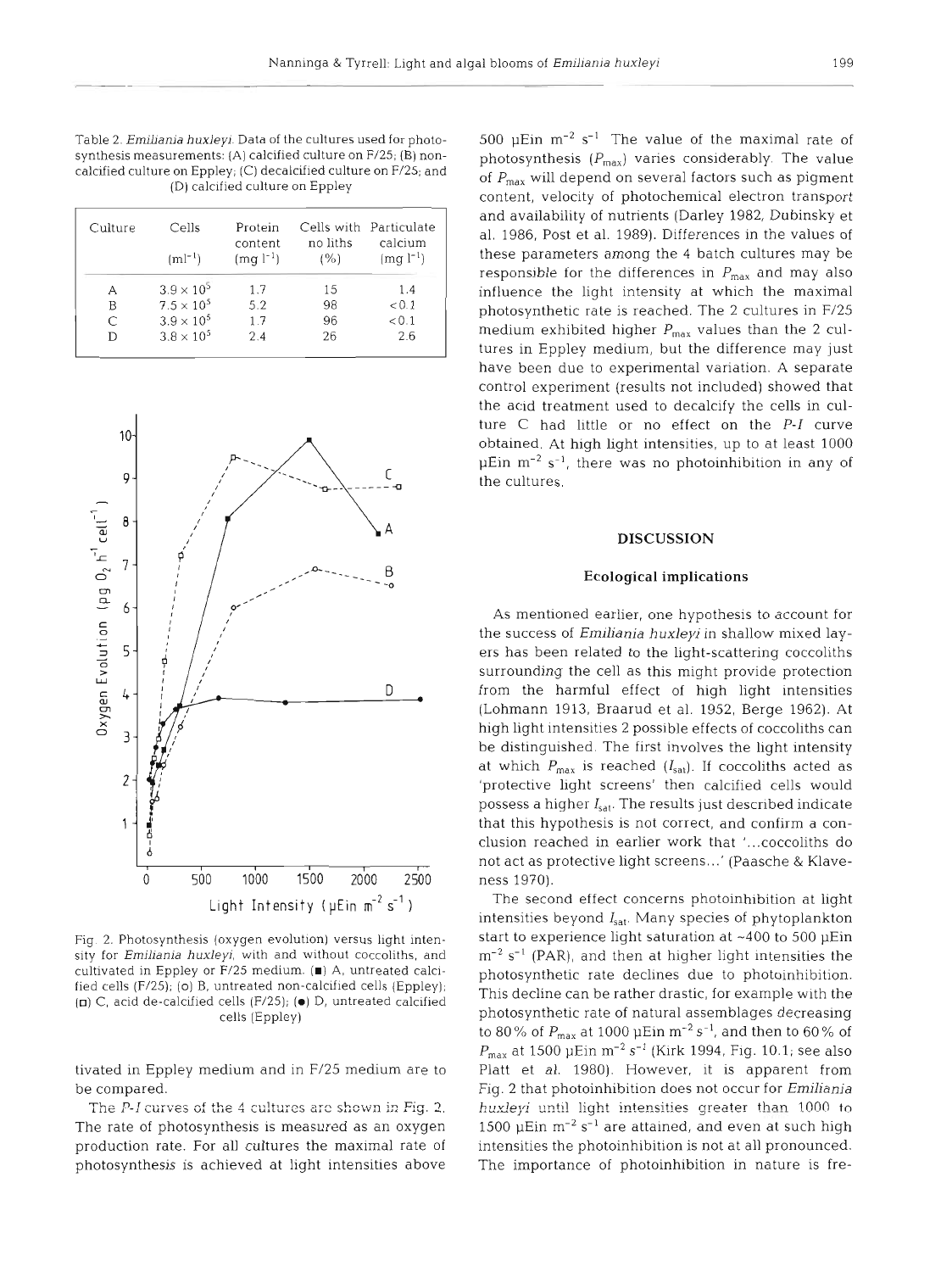quently ignored, but 'The inhibition of photosynthesis from an overhead sun unobscured by cloud and comat high light intensities must be taken into account in ing through a dry, clean atmosphere) is  $\sim$ 2000  $\mu$ Ein m<sup>-2</sup> ecological studies, since the intensities typically expe- $s^{-1}$  (PAR), although in practice values of greater than rienced in the surface layer of natural waters in sunny  $1500$  pEin m<sup>-2</sup> s<sup>-1</sup> are only rarely encountered (Kirk weather are in the range that can produce photoinhibi- 1994). Using Eq. (1), if  $I_0$  is 1500  $\mu$ Ein m<sup>-2</sup> s<sup>-1</sup> then the tion' (Kirk 1994, p. 284). In oceanic water a large part average light intensity in a mixed layer of 15 m depth of photoinhibition may be attributed to UV light (Kirk  $(K_d = 0.1 \text{ m}^{-1})$  is ~780 µEin m<sup>-2</sup> s<sup>-1</sup>. This is compatible 1994, p. 286). Yellow pigments in particular provide with the observation that E. huxleyi frequently occurs protection against UV light and yellow pigments have in mixed layers of  $~15$  m depth, and that other phytoindeed been detected in  $E$ . huxleyi (Kraay et al. 1992). plankton start to experience photoinhibition at  $\sim$ 400 to In addition, in situ phytoplankton assemblages have 500 µEin m<sup>-2</sup> s<sup>-1</sup>. A cruise in 1994 measured in-water been shown to be more susceptible to photoinhibition scalar light intensities of up to 950  $\mu$ Ein m<sup>-2</sup> s<sup>-1</sup> in a at higher latitudes such as  $60^{\circ}$ N (Harrison & Platt bloom of E. huxleyi in a Norwegian fjord (depth = 1986), where blooms of E. huxleyi are most usually  $2.5 \text{ m}$ , E. huxleyi present at >11000 cells ml<sup>-1</sup>), and of found (Brown & Yoder 1994). The theoretical maxi- up to 1140  $\mu$ Ein m<sup>-2</sup> s<sup>-1</sup> in a bloom of *E. huxleyi* in the mum downwelling light intensity that can be encoun-<br>North Sea (depth = 2.25 m, E. huxleyi present at >5000 tered in the field (immediately below the sea-surface cells  $ml^{-1}$ ) (Runar Dalløkken unpubl. data). The

Table 3. *Emiliania huxleyi*. Summary of experimentally derived P-I curves. The columns in the table are (from left to right): (1) reference: used as source of information; (2)  $I_{\text{sat}}$ : the light intensity at which the maximum y-axis value in the P-I curve is first obtained ( $\mu$ Ein m<sup>-2</sup> s<sup>-1</sup>); (3) photoinhibition: whether it was encountered at the light intensities used, and if so then the light intensity at which photoinhibition started to take effect ( $\mu$ Ein m<sup>-2</sup> s<sup>-1</sup>); (4) y-axis: the entity represented by the y-axis of the P-I curve (growth as no. of doublings  $d^{-1}$ , photosynthetic carbon uptake or photosynthetic oxygen evolution); (5) temperature (°C) at which the experiment was carried out; (6) medium, the nutrient medium used (non-std: non-standard); (7) *I<sub>acci</sub>*: the light intensity to which the cultures were acclimatised before the experiment ( $\mu$ Ein m<sup>-2</sup> s<sup>-1</sup>) (na signifies not applicable for *in situ* and growth experiments); and (8) strain and place of origin

| Source                                             | $I_{\rm sat}$                 | Photoinhibition?       | $v$ -axis        | Temp. | Nutrient                  | $I_{\text{acc1}}$ | Strain,<br>place of origin           |
|----------------------------------------------------|-------------------------------|------------------------|------------------|-------|---------------------------|-------------------|--------------------------------------|
| Mjaaland (1956)                                    | 150 <sup>a</sup>              | Yes $(400^4)$          | Growth           | 18.0  | 'Soil extract'            | na                | PML P3                               |
| Paasche (1963)                                     | 85 <sup>a</sup>               | No (up to $144^a$ )    | C uptake         | 18.5  | Non-std                   | 62 <sup>d</sup>   | Oslo fjord                           |
| Paasche (1964)<br>(2 curves)                       | 110 <sup>a</sup><br>or $150d$ | No (up to $360a$ )     | C uptake         | 18.5  | Non-std                   | 36 <sup>d</sup>   | F402<br>Oslo fjord                   |
| Paasche (1967)<br>(4 curves)                       | $240 - 300b$                  | Some $(300b)$          | Growth           | 21    | Non-std                   | na                | Oslo fjord                           |
| Paasche & Klaveness (1970)<br>(3 curves)           | 150 <sup>d</sup>              | No (up to $170a$ )     | C uptake         | 21    | Eppley                    | 230 <sup>a</sup>  | $\boldsymbol{F}$                     |
| Brand & Guillard (1981)<br>(2 curves)              | $320 - 740^b$                 | No<br>(up to $740^b$ ) | Growth           | 21    | F/2                       | na                | $A47$ (Brand),<br>Sargasso Sea       |
| Balch et al. (1992)<br>(2 curves)                  | 700 or<br>$\geq 1600$         | No (up to 1600)        | C uptake         | 15    | $F/50 +$<br>$2 \mu M NO3$ | 1160              | Bigelow 88E,<br>Gulf of Maine        |
| Balch et al. $(1992)^c$                            | 900                           | No (up to 1600)        | C uptake In situ |       | In situ                   | na                | In situ, 2 m depth,<br>Gulf of Maine |
| Fernandez et al. (1993) <sup>c</sup><br>(4 curves) | 600                           | Some (900)             | C uptake         | Ŝ     | In situ                   | na                | In situ,<br>NE Atlantic              |
| (Holligan et al. $(1993a)^c$                       | 250                           | Yes (600)              | C uptake         | ŝ     | In situ                   |                   | na In situ, NE Atlantic              |
| Nimer & Merrett (1993)                             | 400                           | No (up to $500$ )      | C uptake         | 15    | Non-std                   | 50                | Bigelow 88E                          |
| Nimer & Merrett (1993)                             | 400                           | No (up to $500$ )      | $O2$ evol.       | 15    | Non-std                   | 50                | Bigelow 88E                          |
| Bleijswijk et al. (1994a)<br>(2 curves)            | 70                            | No (up to $150$ )      | Growth           | 10    | Non-std                   | na                | Ch24-90, Ch25-90<br>North Sea        |
| Nielsen (1995)<br>(6 curves)                       | 300                           | $No$ (up to $300$ )    | $O2$ evol.       | 15    | Non-std                   | 80                | Plymouth<br>B 92/317                 |
| This study<br>(4 curves)                           | $500 - 1000$                  | No<br>(up to 1000)     | $O2$ evol.       | 18    | Eppley<br>or $F/25$       | 200               | <b>BOF92.</b><br>NE Atlantic         |

"Assumes a conversion factor of 1000 lux = 12.0  $\mu$ Ein m<sup>-2</sup> s<sup>-1</sup> (LI-COR calibrations)

<sup>b</sup>Assumes a conversion factor of 1.0 cal. cm<sup>-2</sup> min<sup>-1</sup> = 1.0 langley min<sup>-1</sup> = 3210 µEin m<sup>-2</sup> s<sup>-1</sup> (LI-COR calibrations) =Ship-board experiments w~th *in situ* phytoplankton samples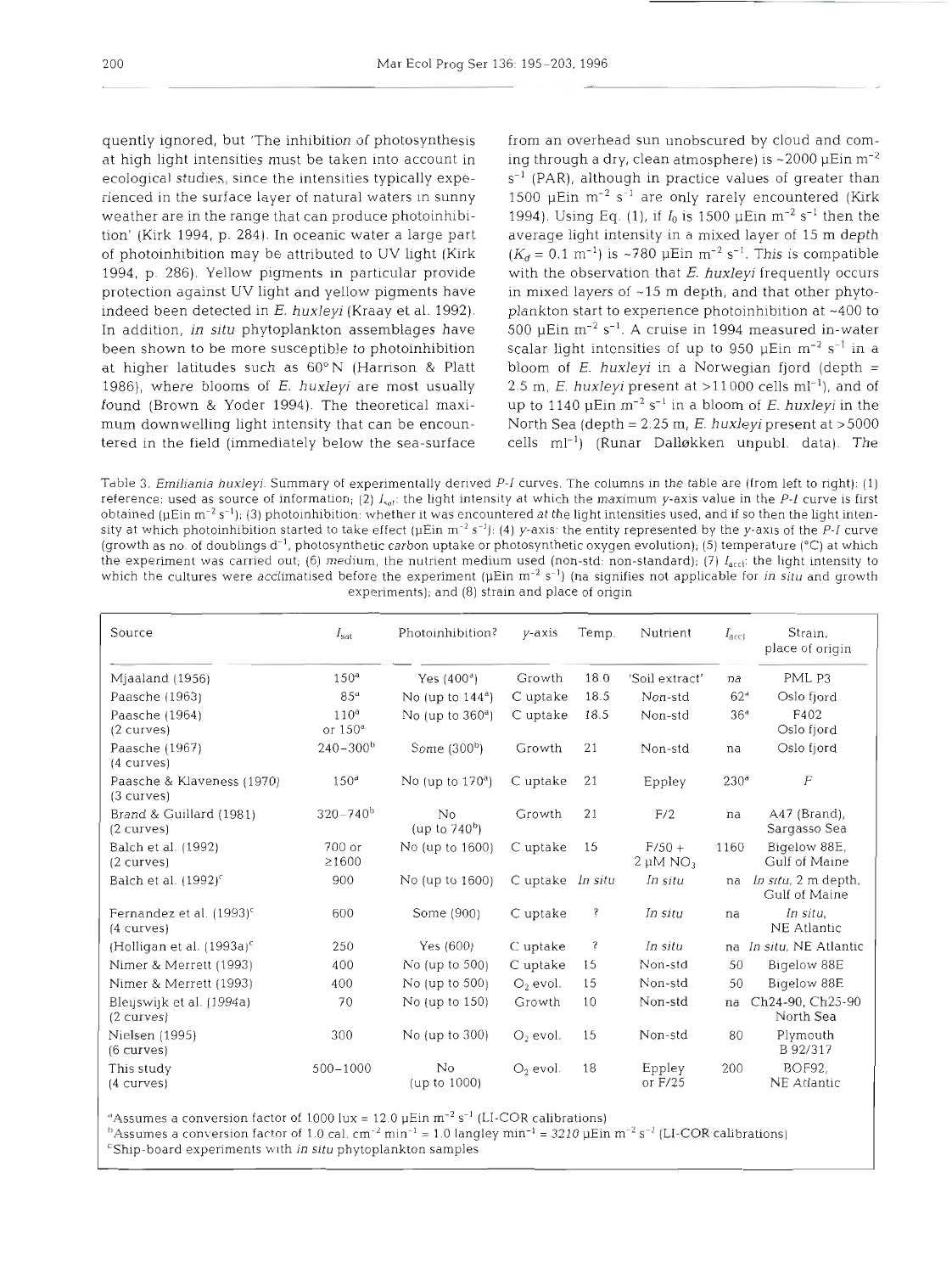Charles Darwin cruise no. 60 in 1991 measured inwater downwelling light intensities of up to 935 pEin  $m^{-2}$  s<sup>-1</sup> in a bloom of E. *huxleyi* at 63°N in the NE Atlantic (depth =  $1 \text{ m}$ , *E. huxleyi* present at  $\sim 10000$ cells ml-l) [Biogeochemical Ocean Flux Study (BOFS) North Atlantic Dataset CD-ROM].

The results in this paper suggest that *Emiliania huxleyi's* lack of photoinhibition may be a critical aspect in which it is different from other algae. Coccoliths do not appear to prevent photoinhibition. Nevertheless, the light-scattering properties of coccoliths may be important for the success of E. *huxleyi.* In fact, coccoliths with a diameter of 1 to 2  $\mu$ m, as is the case for *E*. hux*leyi,* appear to provide more scattering per unit weight than smaller or larger coccoliths (Balch et al. 1996), and their size may therefore be the result of an evolutionary selection pressure towards greater scattering. This highly efficient scattering causes a decrease in the penetration of light and heat into the depths of the water (Holligan et al. 1993a), concentrating the heat near the surface of the water (Holligan & Balch 1991), where it contributes to establishing and maintaining shallow stratification (Simonot et al. 1988). In addition, the rapid attenuation of light could be important for the upwards flow of nutrients as explained in the introduction. Thus, the production of coccoliths may be important in establishing and maintaining the niche of *Emiliania huxleyi.* This can be compared with e.g. the formation of  $H_2S$  by sulphate-reducing bacteria in marine sediments. The production of  $H_2S$  contributes to the maintenance and extension of an anoxic area with a redox potential optimal for growth of sulphatereducing bacteria (Postgate 1984). Another example concerns lactic acid bacteria which can lower the pH of their environment by the production of lactic acid. As lactic acid bacteria possess a high tolerance for acid, the production of lactic acid enables them to eliminate competition from most other bacteria in environments that are rich in nutrients (Stanier et al. 1976).

#### Comparisons with previous work

The high light intensities for photosynthetic saturation in *Emillania huxleyi,* as measured in this study, are higher than those obtained in many previous experiments (Table 3, column 2), but this may in part be due to differences in methodology. One important factor may be the light intensity at which the cultures are grown. In this study this light intensity was 200 pEin  $\rm m^{-2}$  s<sup>-1</sup>, but in other studies lower light intensities were often applied (column 7). Another factor may be whether growth (cell doublings) or carbon uptake/oxygen evolution were measured (column 4), since the two may not always be coupled (Zevenboom & Mur 1984,

Banse 1994) The temperature at which the experiments are carried out is also crucial (column 5), as is the nutrient media used (column 6).

The high  $I_{sat}$  values and lack of photoinhibition obtained here are compatible with some of the previous experiments, especially the more recent ones (Table **3,** columns 2 and 3). The highest growth rates ever measured for *Emiliania huxleyi* (2.6 and 2.8 doublings  $d^{-1}$ ) were obtained at high light intensities of 760 and 740  $\mu$ Ein m $^{-2}$  s $^{-1}$  (Brand & Guillard 1981, Brand 1982), higher than the light intensities used in previous growth experiments. The high saturating light intensity indicated by the experiments in this paper is relevant for future laboratory studies of this species. In the past it has been assumed that light values of as little as 100  $\mu$ Ein m<sup>-2</sup> s<sup>-1</sup> are saturating for *E. huxleyi*, but this may well not be the case.

# **CONCLUSIONS**

**P-l** curves have been derived for calcified, non-calcified and decalcified cultures of *Emiliania huxleyi.*  Comparing these **P-I** curves revealed that the lack of photoinhibition in E. *huxleyi* at light intensities up to 1000 or 1500  $\mu$ Ein m<sup>-2</sup> s<sup>-1</sup> is *not* due to reflection of light away from the cells by coccoliths. This absence of photoinhibition may contribute to the dominance of *E. huxleyi* in surface waters of the ocean when mixed layer depths are shallow.

Acknowledgements. The authors are indebted to E. Paasche, P. Westbroek. R. P. Harris, A.H. Taylor, **J.K.** Egge, J. Aiken. G. F. Moore and P. M. Holligan for valuable discussions and critical reading of the manuscript. L.R. Mur and H. Balke (Amsterdam Univ.) are gratefully acknowledged for making available the equipment to measure photosynthesis rates. This work was funded by the European Commission (contract number MAS2-CT92-0038). This paper is EHUX contribution number 50, and NSG publication number 950613.

#### LITERATURE CITED

- Balch WM, Holligan PM, Ackleson SG, Voss KJ (1991) Biological and optical properties of mesoscale coccolithophore blooms in the Gulf of Maine. Limnol Oceanogr 36(4).629-643
- Balch WM, Holligan PM. Kilpatrick KA (1992) Calcification. photosynthesis and growth of the bloom-forming coccolithophore, Emiliania huxleyi. Cont Shelf Res 12(12): 1353-1334
- Balch WM, Kilpatrick KA, Holligan PM, Cucci T (1993) Coccolith production and detachment by Emiliania huxleyi (Prymnesiophyceae). J Phycol 29:566-575
- Balch WM, Kilpatrick KA, Holligan PM, Harbour DS, Fernández E (1996) The 1991 coccolithophore bloom in the central North Atlantic: II-relating optics to coccolith concentration. Limnol Oceanogr (in press)
- Banse K (1994) Uptake of inorganic carbon and nitrate by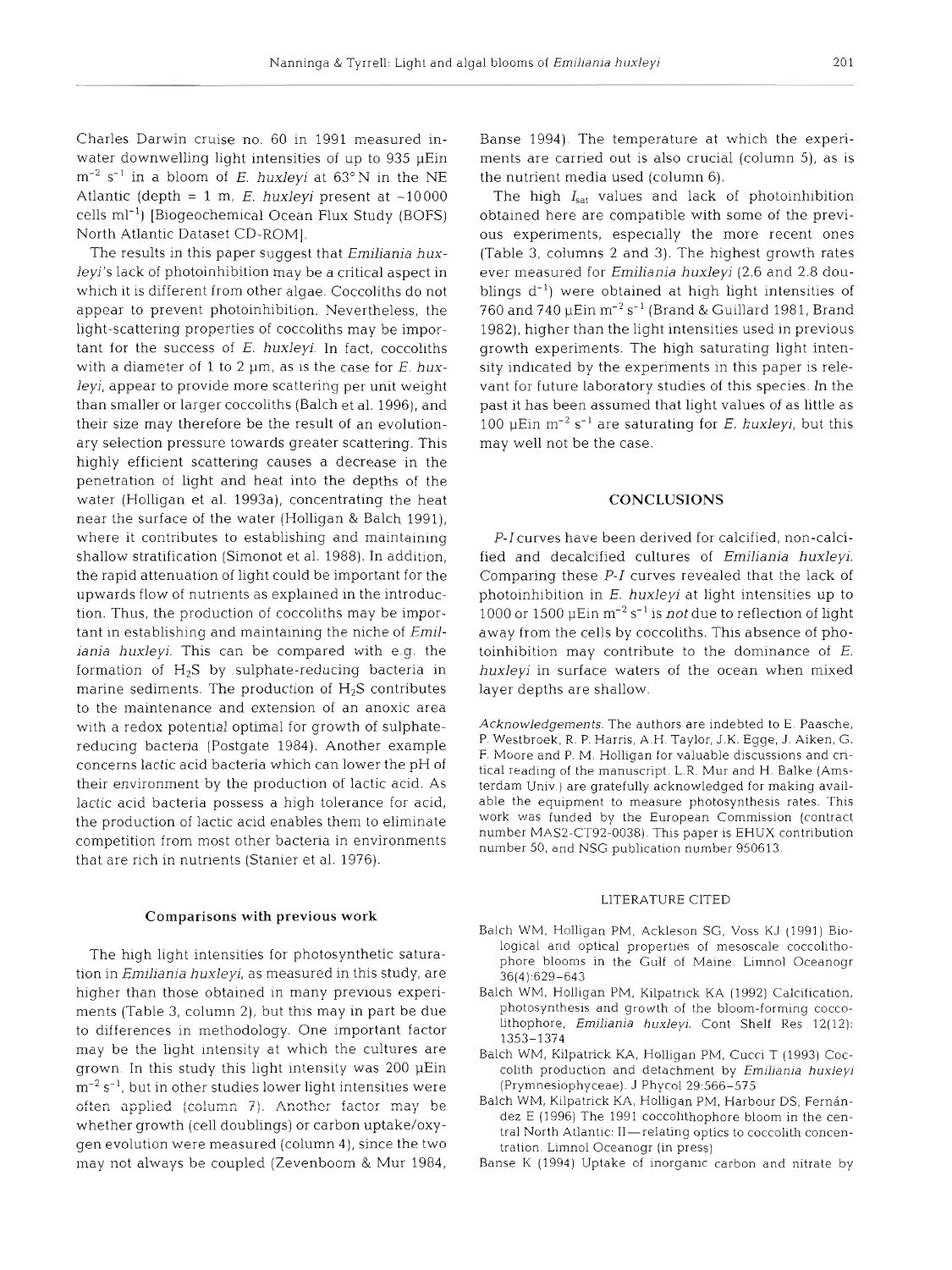marine plankton and the Redfield ratio. Global Biogeochem Cycles 8(1):81-84

- Berge G (1962) Discoloration of the sea due to *Coccolithus* (327). Springer, Berlin, p 301–324<br>Holligan PM, Fernández E, Aiken J, Balch WM, Boyd P, Finch huxleyi 'bloom' Sarsia 6:27-41
- Birkenes E, Braarud T (1952) Phytoplankton in the Oslo Fjord during a 'Coccolithus huxleyi-summer'. Avh Nor Viden Akad Oslo 1952/2:1-23
- Bleijswijk JDL van, Kempers RS, Veldhuis MJW, Westbroek P (1994a) Cell and growth characteristics of types A and B of  $$879-900$ <br>Emiliania huxleyi (Prymnesiophyceae) as determined by Holligan PM, Groom SB, Harbour DS (1993b) What controls Emiliania huxleyi (Prymnesiophyceae) as determined by flow cytometry and chemical analyses. J Phycol 30(2): 230-24 1
- Bleijswijk JDL van, Kempers RS, Wal P van der, Westbroek P, Egge JK, Lukk T (1994b) Standing stocks of PIC, POC, PON and Emiliania huxleyi coccospheres and liths in seawater enclosures with different phosphate load~ngs. Sarsia 79(4):307-318
- Braarud T (1945) A phytoplankton survey of the polluted the North Sea. Mar Geol 99:267–274<br>waters of inner Oslo fjord. Hvalrådets Skr 28:1–142 Joint IR, Pomroy AJ (1986) Photosynthetic characteristics of waters of inner Oslo fjord. Hvalrådets Skr 28:1-142
- Braarud T, Gaarder KR, Markali J, Nordli E (1952) Coccolithophorids studied in the electron microscope. Observa- layer. Mar Biol 92:465–474<br>tions on *Coccolithus huxleyi* and *Syracosphaera carterae.* Kirk JTO (1988) Solar heating of water bodies as influenced tions on Coccolithus huxleyi and Syracosphaera carterae. Nytt Mag Bot 1:129-134
- Braarud T. Föyn Hofsvang B. Hjelmfoss P. Överland AaK 19987–10908<br>(1974) The natural history of the Hardangerfjord. 10. The Kirk JTO (1994) Light and photosynthesis in aquatic ecosys-(1974) The natural history of the Hardangerfjord. 10. The phytoplankton in 1955-56. The quantitative phytoplankton cycle in the fjord waters and in coastal offshore waters. Kraay GW, Zapata M, Veldhuis MJW (1992) Separation of Sarsla 55:63-98
- Brand LE (1982) Genetic variability and spatial patterns of genetic differentiation in the reproductive rates of the staphy. J Phycol 28:708-712<br>
marine coccolithophores Emiliania huxleyi and Gephyro- Kristiansen S, Thingstad TF, Wal P van der, Farbrot T, marine coccolithophores Emiliania huxleyi and Gephyrocapsa oceanica. Limnol Oceanogr 27(2):236-245
- Brand LE, Guillard RRL (1981) The effects of continuous light and light intensity on the reproduction rates of twenty-two species of marine phytoplankton. J Exp Mar Biol Ecol 50: 119-132
- Brown CW. Yoder JA (1994) Coccolithophorid blooms in the global ocean. J Geophys Res 99(C4).7467-7482
- Blackwell Sci Publ, Oxford
- Dubinsky Z, Falkowski PG, Wyman K (1986) Light harvesting and utilization by phytoplankton. Plant Cell Physiol 27:1335-1349
- Egge JK, Heimdal BR (1994) Blooms of phytoplankton includ-<br>Malin G, Turner SM, Liss PS, Holligan PM, Harbour DS (1993) ing Emiliania huxleyi (Haptophyta). Effects of nutrient supply in different N:P ratios. Sarsia 79:333-348
- Eppley RW, Holmes RW, Strickland JDH (1967) Sinking rates J Exp Mar Biol Ecol 1-191-208
- Fagerbakke KM, Heldal M, Norland S, Heimdal BR, Båtvik H (1994) Emiliania huxleyi. Chemical composition and size gian fjord. Sarsia 79:349-355
- Fernández E, Boyd P, Holligan PM, Harbour DS (1993) Pro- Nielsen MV (1995) Photosynthetic characteristics of the cocduction of organic and inorganic carbon within a largescale coccolithophore bloom in the northeast Atlantic Ocean. Mar Ecol Prog Ser 97:271-285
- Garcia-Soto C, Fernández E, Pingree RD, Harbour DS (1995) Nimer NA, Merrett MJ (1993) Calcification rate in Emiliania Evolution and structure of a shelf coccolithophore bloom in the Western English Channel. J Plankton Res 17(11): 2011-2036
- Hamilton WD (1964) The genetical evolution of social behaviour (I and 11). J Theor Biol 12:12-45
- Harrison WG, Platt T (1986) Photosynthesis-irradiance rela-<br>
Paasche E (1964) A tracer study of the inorganic carbon carbon tionships in polar and temperate phytoplankton populations. Polar Biol 5:153-164
- Holligan PM, Balch WM (1991) From the ocean to cells: coc-

- bitthe<br>phone optics and nongeochemistry in Uemers's<br>capacities and non-<br>capacity. WATO ASI Set.<br>(2) Perticle analysis in oceanography (NATO ASI Set.<br>27) Perticle analysis in oceanography (NATO ASI Set.<br>17) Perticle analys
- 
- 
- 
- 
- 
- 
- 
- 
- 
- Darley WM (1982) Algal biology: a physiological approach.
	-
	-
	- of marine phytoplankton measured with a fluorometer.
	- of coccoliths from enclosure experiments and a Norwe-
		-
		-
		-
		-